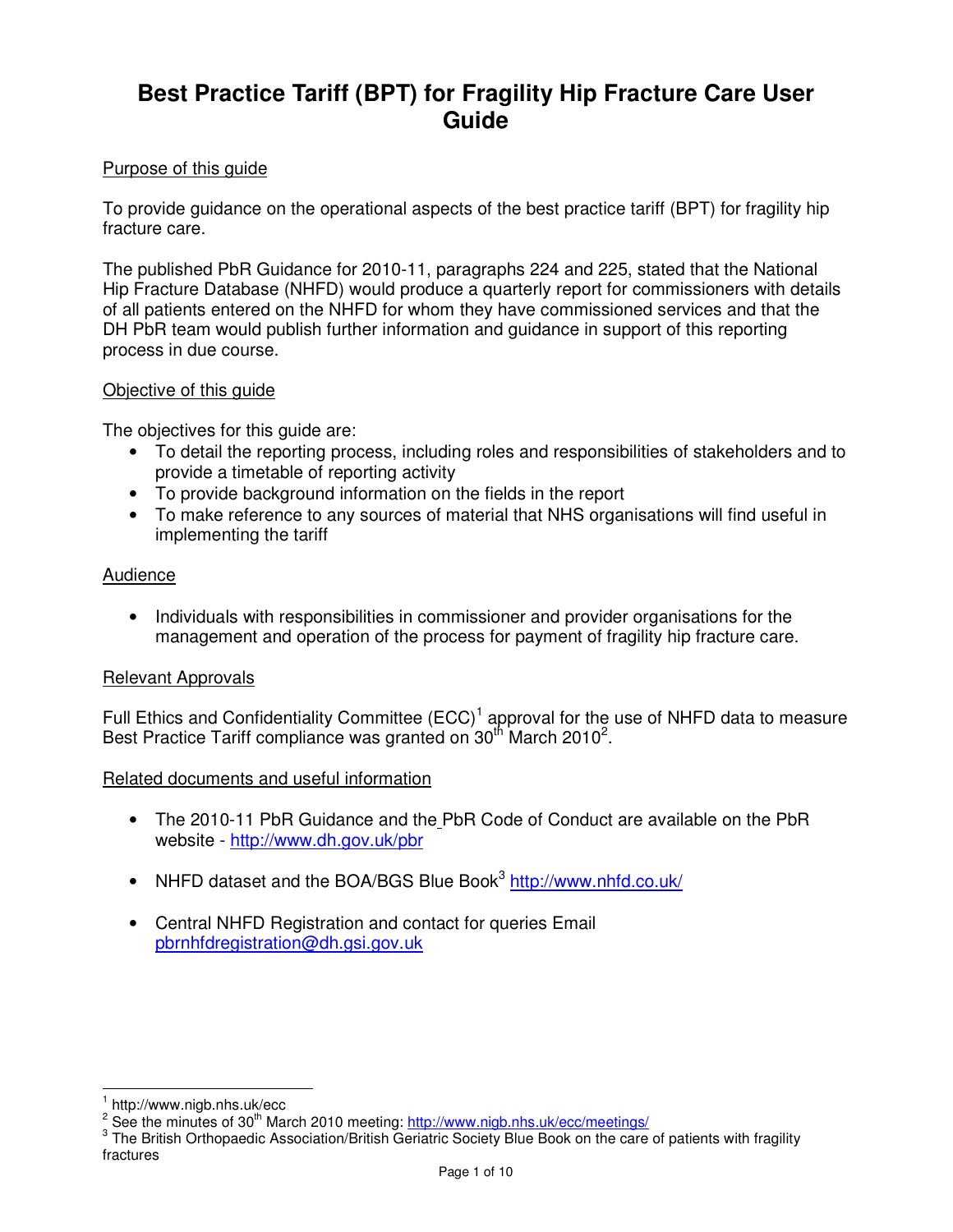## **List of abbreviations**

| <b>HES</b>  | Hospital episode statistics                           |
|-------------|-------------------------------------------------------|
| <b>HRG</b>  | Healthcare resource group                             |
| <b>NHFD</b> | National hip fracture database                        |
| <b>NHS</b>  | <b>National Health Service</b>                        |
| <b>NICE</b> | National Institute for Health and Clinical Excellence |
| <b>PbR</b>  | <b>Payment by Results</b>                             |
| IC          | <b>Information Centre</b>                             |
| <b>PCTs</b> | <b>Primary Care Trusts</b>                            |
| <b>SuS</b>  | <b>Secondary Uses Service</b>                         |
| <b>BPT</b>  | <b>Best Practice Tariff</b>                           |
| <b>BOA</b>  | <b>British Orthopaedic Association</b>                |
| <b>BGS</b>  | <b>British Geriatrics Society</b>                     |
| <b>SSC</b>  | <b>Specialised Service Code</b>                       |
| <b>OPCS</b> | Office of Population Census and Surveys               |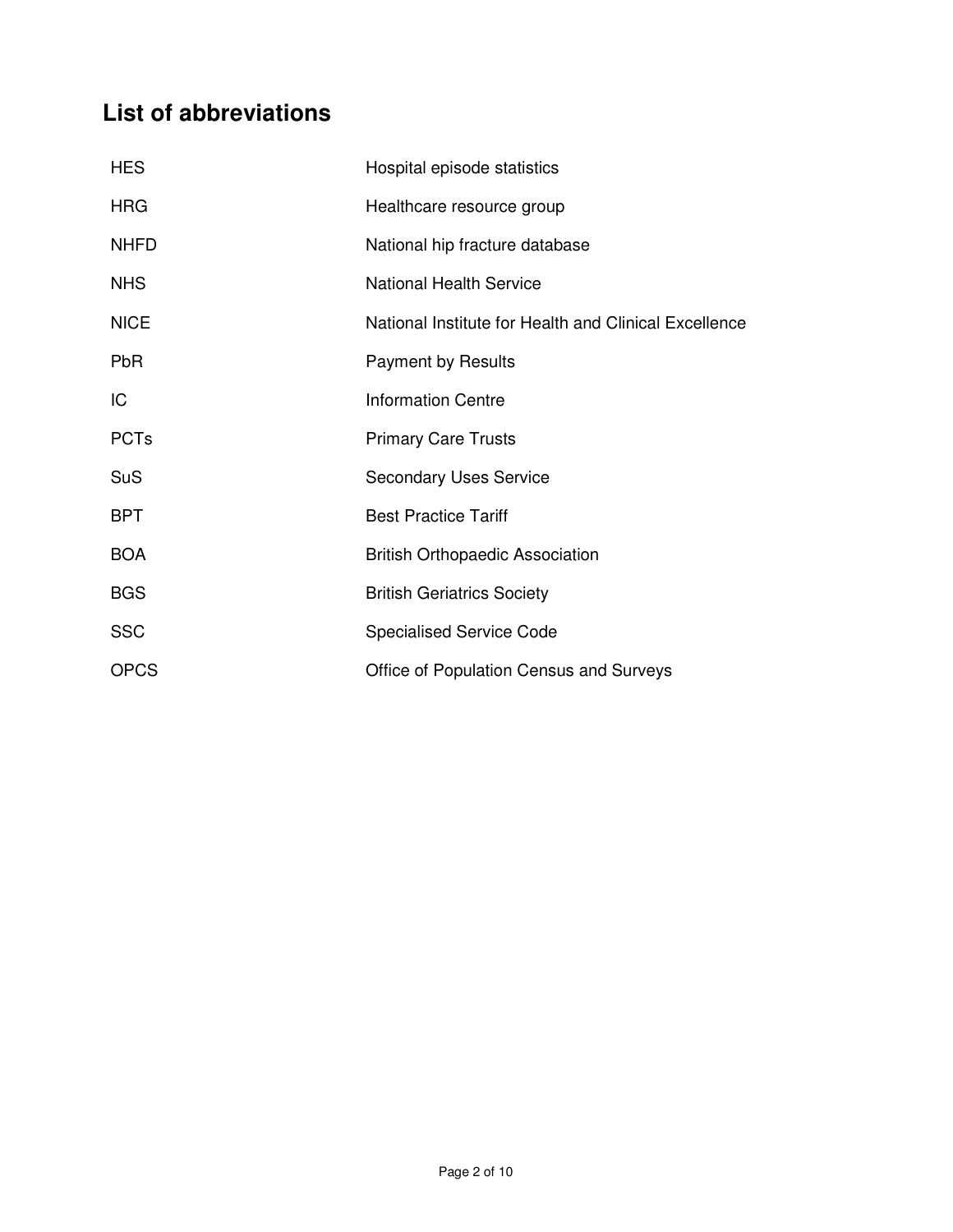### **Table of Contents**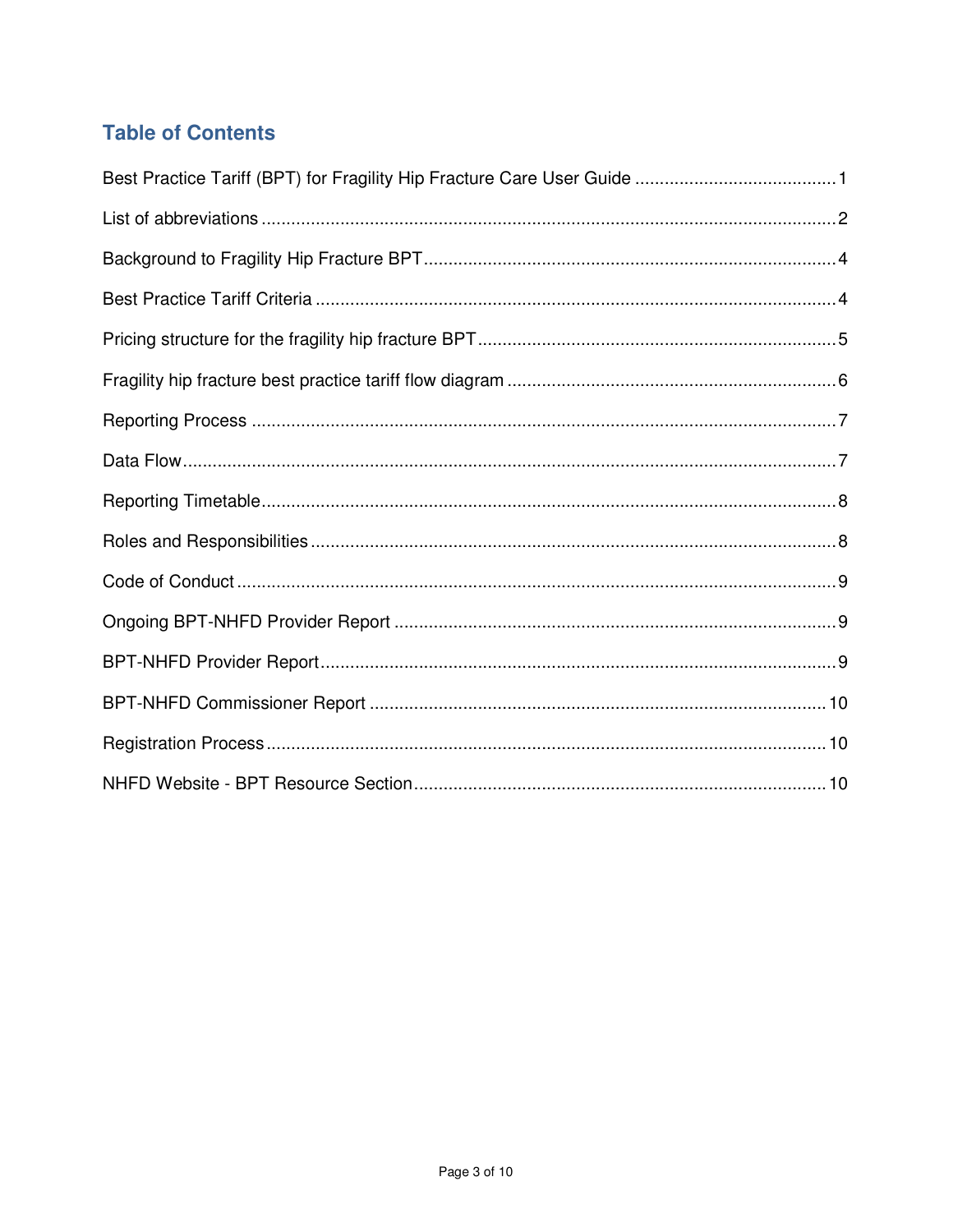## **Background to Fragility Hip Fracture BPT**

The PbR Guidance and BOA/BGS Blue Book provides detailed background information on the fragility hip fracture BPT but the following provides a brief summary.

The BPT for fragility hip fractures, was developed to encourage two key clinical characteristics of best practice: prompt surgery and appropriate involvement of geriatric medicine.

The benefits of this approach can lead to:

- improved patient outcomes;
- increased number of independent individuals and reduced mortality;
- shorter length of stay; and
- more cost effective care.

Overall, it is known that providing best practice is less costly than not.

More information on fragility hip fracture BPT is in the PbR Guidance and BOA/BGS Blue Book.

### **Best Practice Tariff Criteria**

The key clinical characteristics of best practice were chosen by a group of clinicians and service managers chaired by the National Clinical Director for trauma care. The characteristics are applied to patients aged 60 years of age and over are defined as:

- 1. Time to surgery within 36 hours from arrival in an emergency department, or time of diagnosis if an inpatient, to the start of anaesthesia
- 2. Admitted under the joint care of a consultant geriatrician and a consultant orthopaedic surgeon
- 3. Admitted using an assessment protocol agreed by geriatric medicine, orthopaedic surgery and anaesthesia
- 4. Assessed by a geriatrician in the preoperative period: within 72 hours of admission.
- 5. Postoperative geriatrician-directed multi-professional rehabilitation team
- 6. Fracture prevention assessments (falls and bone health).

The time to surgery was set at 36 hours rather than the 48 hours outlined in the BOA/BGS Blue Book, as this is considered a more appropriate level for best practice, while 48 hours was a minimum standard.

To capture the joint admission criteria, two GMC numbers are required; that of the Consultant Orthopaedic Surgeon and Consultant Geriatrician authorised by the Hospital to oversee admission policy. Entry of the GMC number for an individual patient indicates that the responsible Consultant is satisfied that the agreed assessment protocols were followed.

It is recommended that providers issue their commissioning PCTs with a copy of the agreed joint assessment protocol. Examples of which can be found on the BPT section of the NHFD website.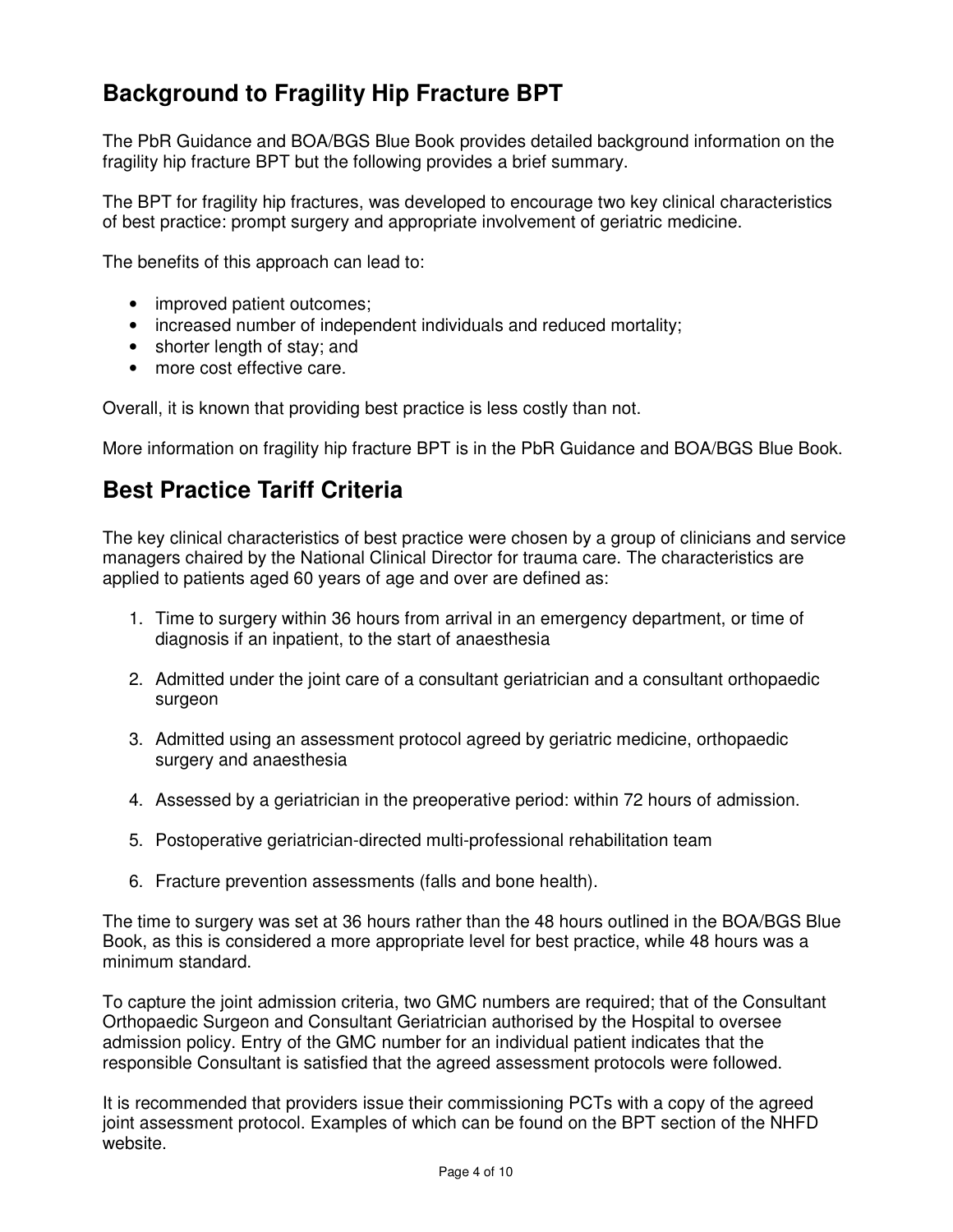In cases where there is missing information and fields not completed then the additional BPT payment is not paid.

Meeting all of the above criteria is required to qualify for the best practice tariff.

Looking ahead, we are working with NICE to ensure that tariffs, are aligned with forthcoming clinical guidelines for hip fracture care, due for release in 2010.

The BPT is mandatory from 1 April 2010 and applies to patients admitted from this date.

## **Pricing structure for the fragility hip fracture BPT**

The tariff prices have two components: a base tariff for each HRG and an additional payment for meeting both characteristics of best practice. The additional payment is made up of the estimated costs of meeting the two characteristics of best practice.

The BPT applies to HRGs HA11-14. These HRGs cover all hip procedure patients and not specifically fragility hip fracture. To target the tariff towards fragility hip fracture patients we flag the relevant activity within these HRGs by a Specialised Service Code (SSC) of 88.

The SSC 88 flag is generated by the following set of criteria;

- patient aged 60 or over (on admission)
- non-elective admission method (excluding maternity)
- a combination of diagnosis and procedure codes (in any position) detailed in the PbR Guidance 2010/11 Page 63, Table 15 Fragility hip fracture and OPCS codes
- HRGs are HA11-14
- The 2010-11 Local Payment Grouper generates the SSC 88 flag for spells that meet the above criteria.
- SUS-PbR applies the base tariff price to the spells with a SSC 88 flag
- The quarterly BPT-NHFD Commissioner report shows which spells with the SSC 88 flag have and have not met the characteristics of best practice.

Tariff information spreadsheet and PbR Guidance (Page 61, paragraphs 217 – 221) http://www.dh.gov.uk/en/Publicationsandstatistics/Publications/PublicationsPolicyAndGuidance/ DH 112284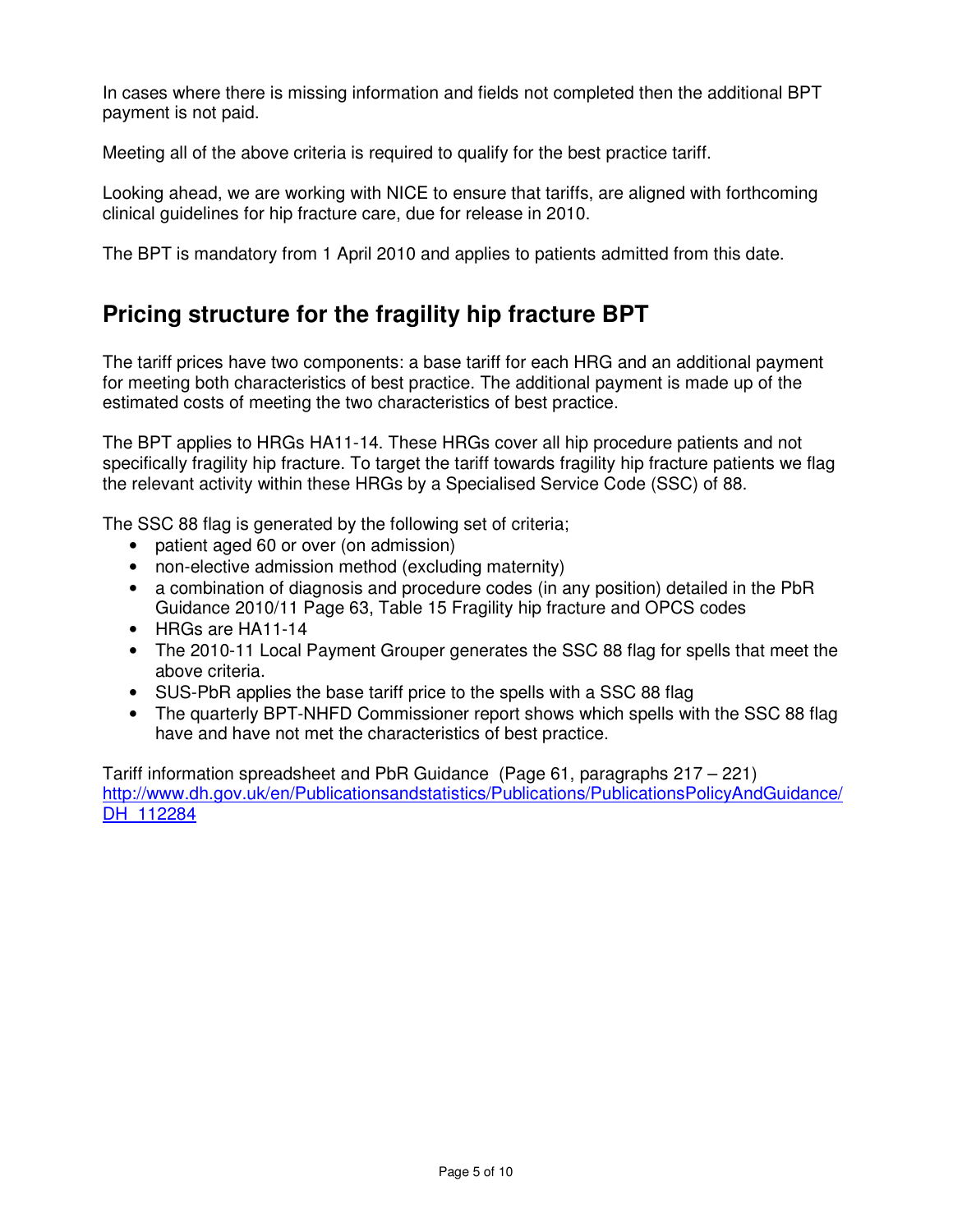## **Fragility hip fracture best practice tariff flow diagram**

The following diagram illustrates the BPT flow for fragility hip fracture.

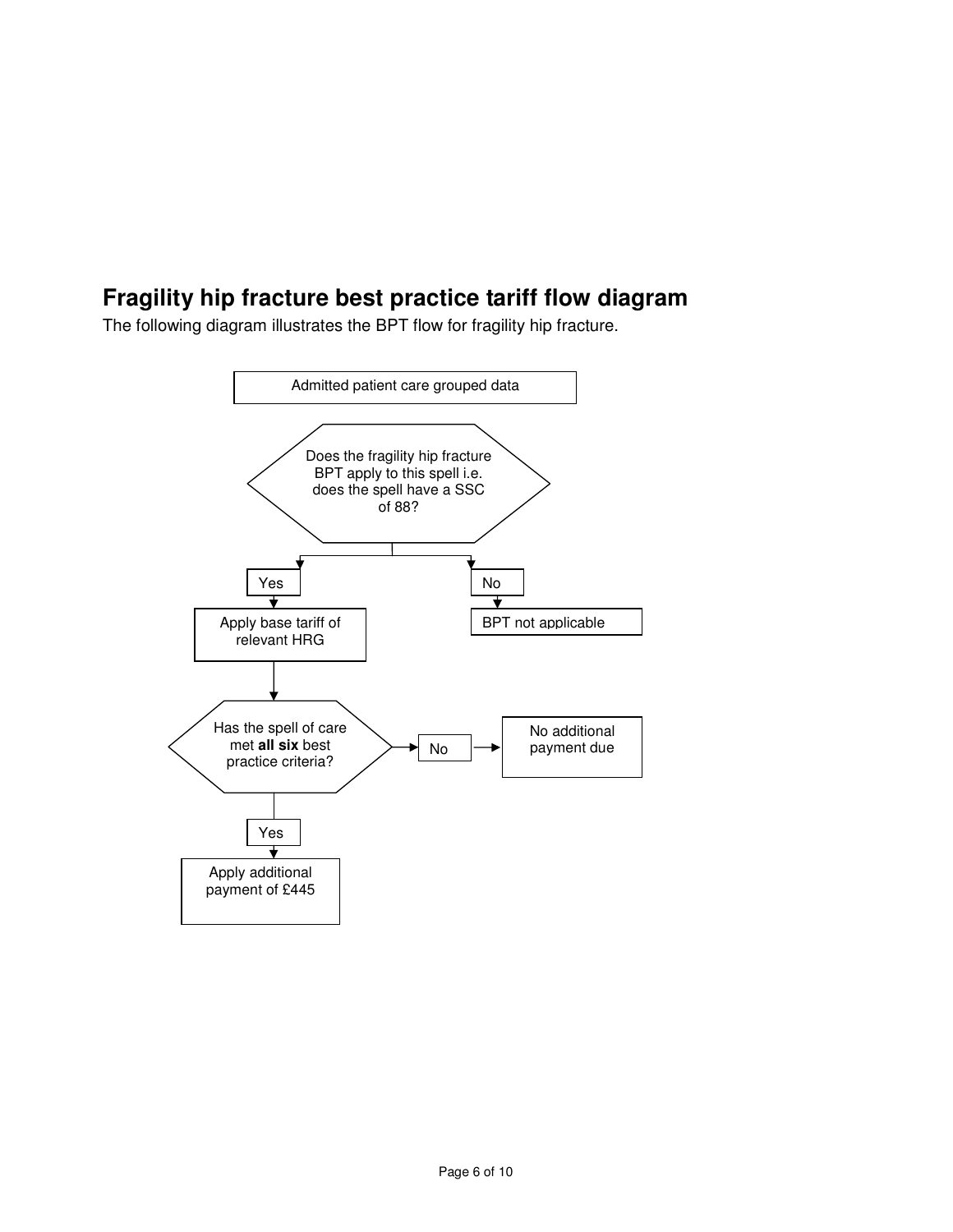## **Reporting Process**

This section sets out the reporting process and the roles and responsibilities within the reporting process.

The National Hip Fracture Database (NHFD) will produce an on-line report on compliance to BPT criteria, on a quarterly basis in line with the SuS-PbR reporting process and will be available for commissioners to download from the NHFD website by registered users.

In practice the providers will be given 2 weeks from the end of the quarter to input/edit any outstanding records. Data will then be matched to PCTs which will take a further 2 weeks. Once the PCT data is uploaded, providers will be given another 2 weeks to correct any problems or omissions.

NHFD is currently the **only** source of data relevant to the BPT criteria collected on a regular basis, with professional clinical oversight. Participation in the NHFD is therefore strongly recommended but organisations may locally implement alternative solutions.

Commissioners will be able to link SUS data with NHFD data by using the NHS number. The NHS number is therefore required to enable linkage to the commissioner and if missing (or invalid), the provider hospital will need to complete (or correct) this before a commissioner match can be made

The online report will also contain Date of Admission and Date of Operation, which can be compared with SUS PbR output on the spells that have an SSC of 88 to additionally validate matching.

All records, including those over 60 who fail to meet the criteria, will be sent to relevant commissioners when available.

After the first quarter we will review the process to assess whether there is a need to add in any additional fields to support commissioners to further validate the data

The additional best practice payment will be paid quarterly in arrears, with the base tariff paid as normal.

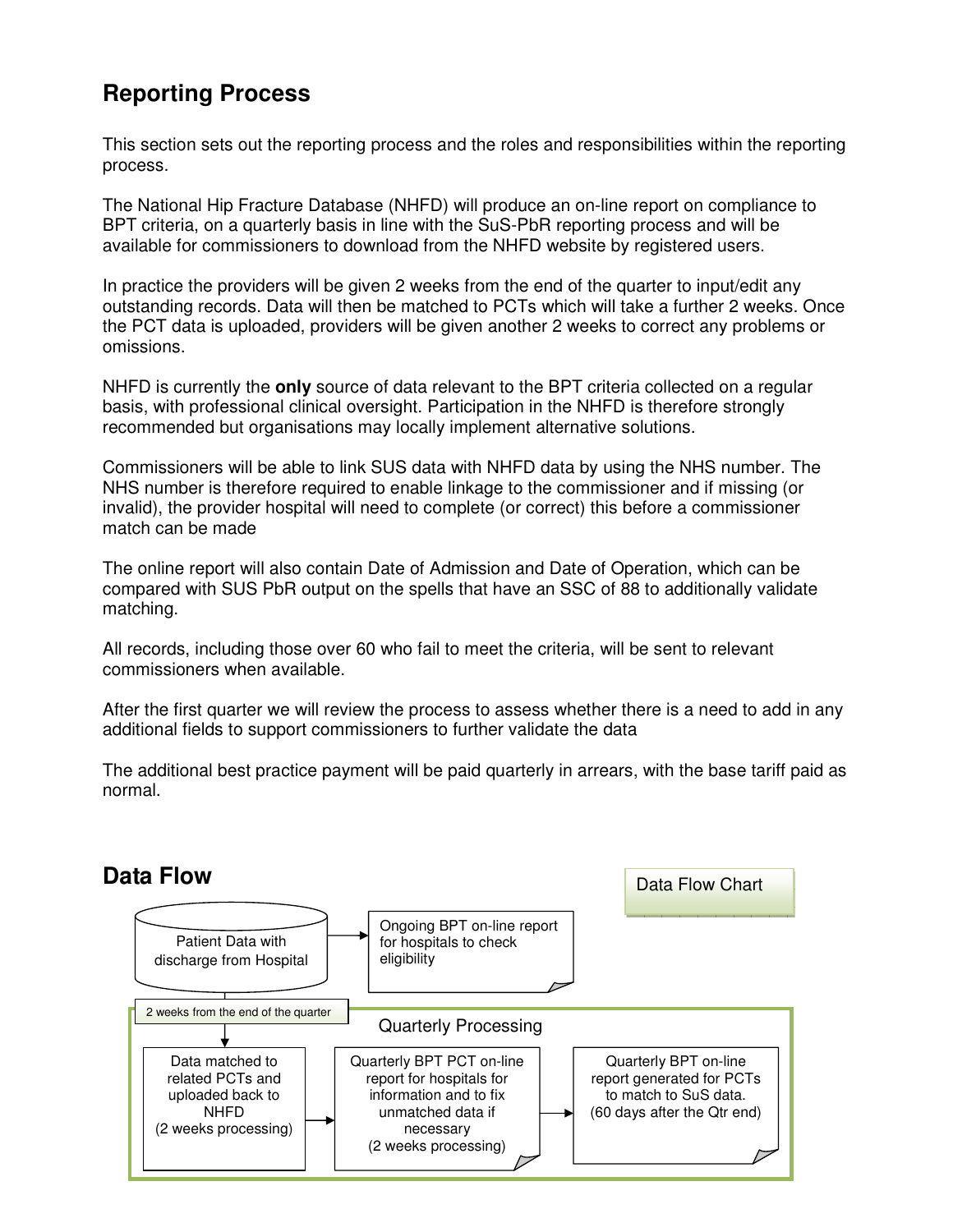# **Reporting Timetable**

This section sets out the timetable of when the on-line BPT-NHFD Commissioner report will be available, what period it will cover and how it interfaces with SUS-PbR extracts.

#### Quarterly reporting dates

| <b>Quarter end</b> | <b>Final reconciliation point</b> |
|--------------------|-----------------------------------|
| June 2010          | September 2010                    |
| September 2010     | December 2010                     |
| December 2010      | March 2011                        |
| March 2011         | June 2011                         |

#### Final reconciliation point

Means date when the final reconciliation report is available for the quarter in question

SUS-PbR is available a minimum of 60 days after discharge, so the first BPT additional payments will be made on the  $1<sup>st</sup>$  September 2010.

### **Roles and Responsibilities**

NHFD

- Ensure data is collected in a safe environment
- Determine responsible commissioner prior to generating the on-line report
- Produce quarterly on-line BPT NHFD Provider Report and BPT NHFD Commissioner Report (reports content detailed below)
- Ensure that registered users are notified when the report is available
- Undertake random trend analysis to monitor integrity of data

#### **Commissioners**

- Access report from NHFD database when available
- Link NHFD data to SUS-PbR data to validate BPT qualification
- Ensure that additional payments are made to those cases that meet the BPT criteria
- Resolve any queries about the data with relevant provider

#### **Providers**

- Ensure quality and integrity of NHFD data recorded this will be the responsibility of the NHFD Lead Clinician for the provider.
- Confirm the BPT on-line report is correct prior to releasing to commissioners
- Liaise with Commissioners to resolve any queries and solve any problems
- Contact the central NHFD Registration Email pornhfdregistration@dh.gsi.gov.uk if contact details of other PCTs and Commissioners are required to resolve queries.

#### NHS IC

- Issuing user name and passwords to commissioner data representatives
- Linkage of NHS numbers to responsible commissioners

### PbR

• Coordinating any queries from PCTs regarding the reporting process notified through the central NHFD Registration Email account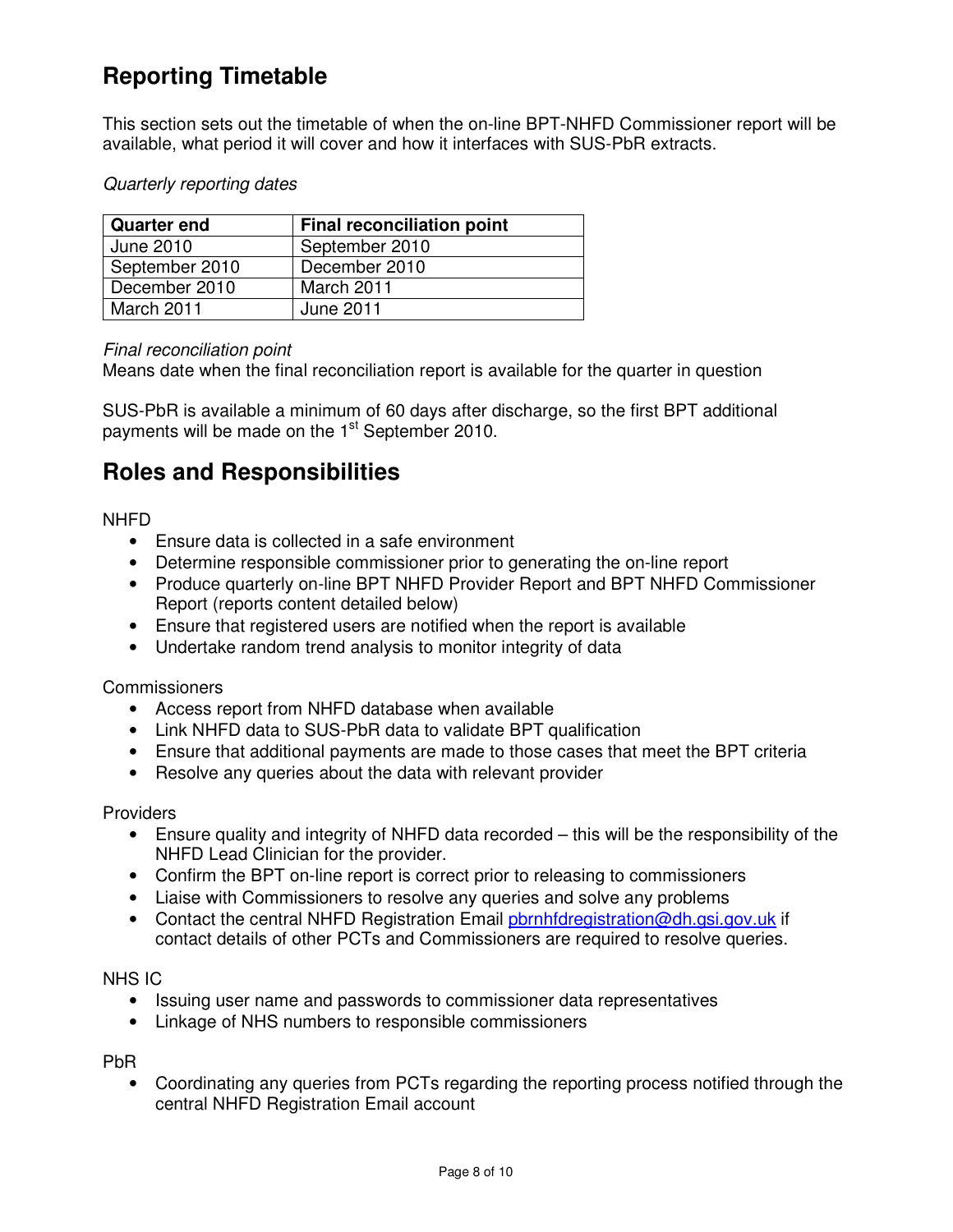## **Code of Conduct**

All stakeholders, within the reporting process, will undertake their roles and responsibilities in line with the Code of Conduct for Payment by Results, Pages 9 to 14. The Department of Health will ensure that compliance with the Code is integrated into performance management arrangements and may publish details of non-compliance on an exception basis. Moreover, organisations responsible for performance management will take action to address noncompliance. Persistent non-compliance by individual NHS Hospitals or PCTs may be penalised through intervention and/or direction on behalf of the Secretary of State.

### **Ongoing BPT-NHFD Provider Report**

This report is continuously available to Hospitals and includes patients that have been discharged by quarter. It includes the following fields:

- Hospital Number
- Patient Name
- NHS Number
- Hours to Surgery
- Orthopaedic GMC Number
- Geriatrician GMC Number
- Admitted using a jointly agreed assessment protocol (Yes/No)
- Geriatrician grade (Consultant, SAS or ST3+)
- Hours to Geriatrician assessment
- Multidisciplinary rehabilitation team assessment (Yes/No)
- Specialist Falls Assessment
- Bone Protection Medication
- BPT Uplift Qualification (Yes/No)

### **BPT-NHFD Provider Report**

This report is created quarterly after matching to commissioners. It is intended to give the providers a way of viewing the data to be sent to the commissioners in the same format as the commissioners will receive it. It will include the following fields:

- Hospital Number
- Patient Name
- NHS Number
- PCT
- Surgery within 36 hours (Yes/No)
- Orthopaedic GMC Number & Geriatrician GMC Number (Yes/No)
- Admitted using a jointly agreed assessment protocol (Yes/No)
- Geriatrician grade (Consultant, SAS or ST3+) and assessment within 72 hours (Yes/No)
- Multidisciplinary rehabilitation team assessment (Yes/No)
- Specialist Falls Assessment & Bone Health Assessment (Yes/No)
- BPT Additional Payment Qualification (Yes/No)